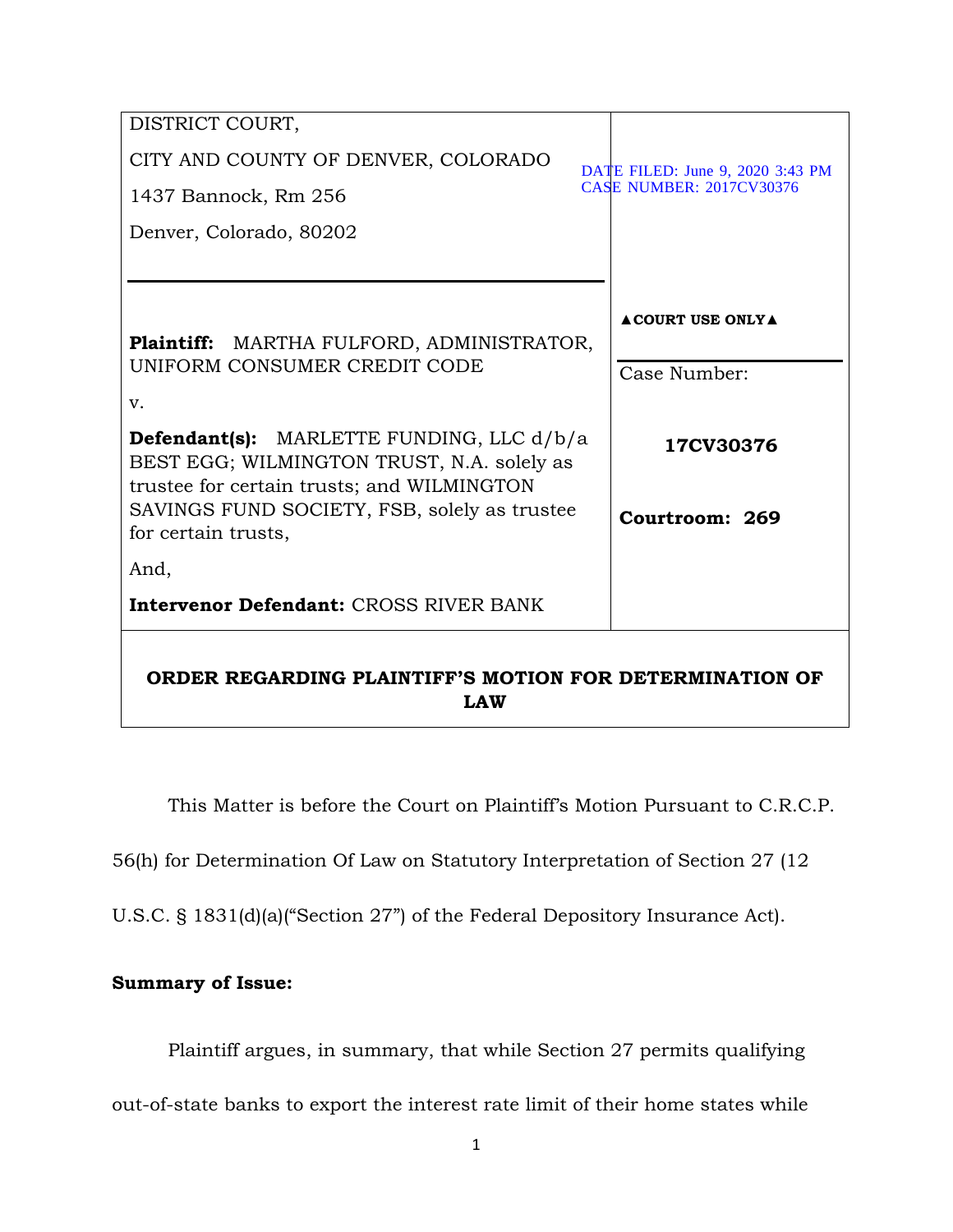lending in Colorado, they may not pass that same interest rate on to nonbanks such as Defendant Marlette (and Avant of Colorado LLC, Defendant in companion case 17CV30677). In her Motion For Partial Summary Judgment, the Administrator argues that Marlette (and Avant) are the "true lenders," but that for purposes of this Motion, even if Cross River Bank ("CRB") is the true lender, it may not export the interest rate of its home state to Defendant Marlette, a non-bank. Additionally, while the National Banking Act (NBA), 12 U.S.C. § 85, provides that national banks may charge interest on loans of the state where they are located, and Section 27 permits state banks the same ability, which removed an unfair advantage of national banks, the Administrator argues that this privilege under the act does not extend to nonbanks. Plaintiff also cites to *Madden v. Midland Funding, LLC*., 786 F.3d 246, 250 (2d Cir. 2015) in support of this argument.

In opposition, Defendants argue that under Colorado law, a third-party lender, such as Marlette, an assignee, stands in the same shoes as the assignor bank, citing *Tivoli Ventures, Inc. v. Bumann*, 870 P.2d 1244, 1248 (Colo. 1994)(where the FDIC assigned a loan to a non-bank third party, the Court found that the Colorado statute of limitations did not apply because the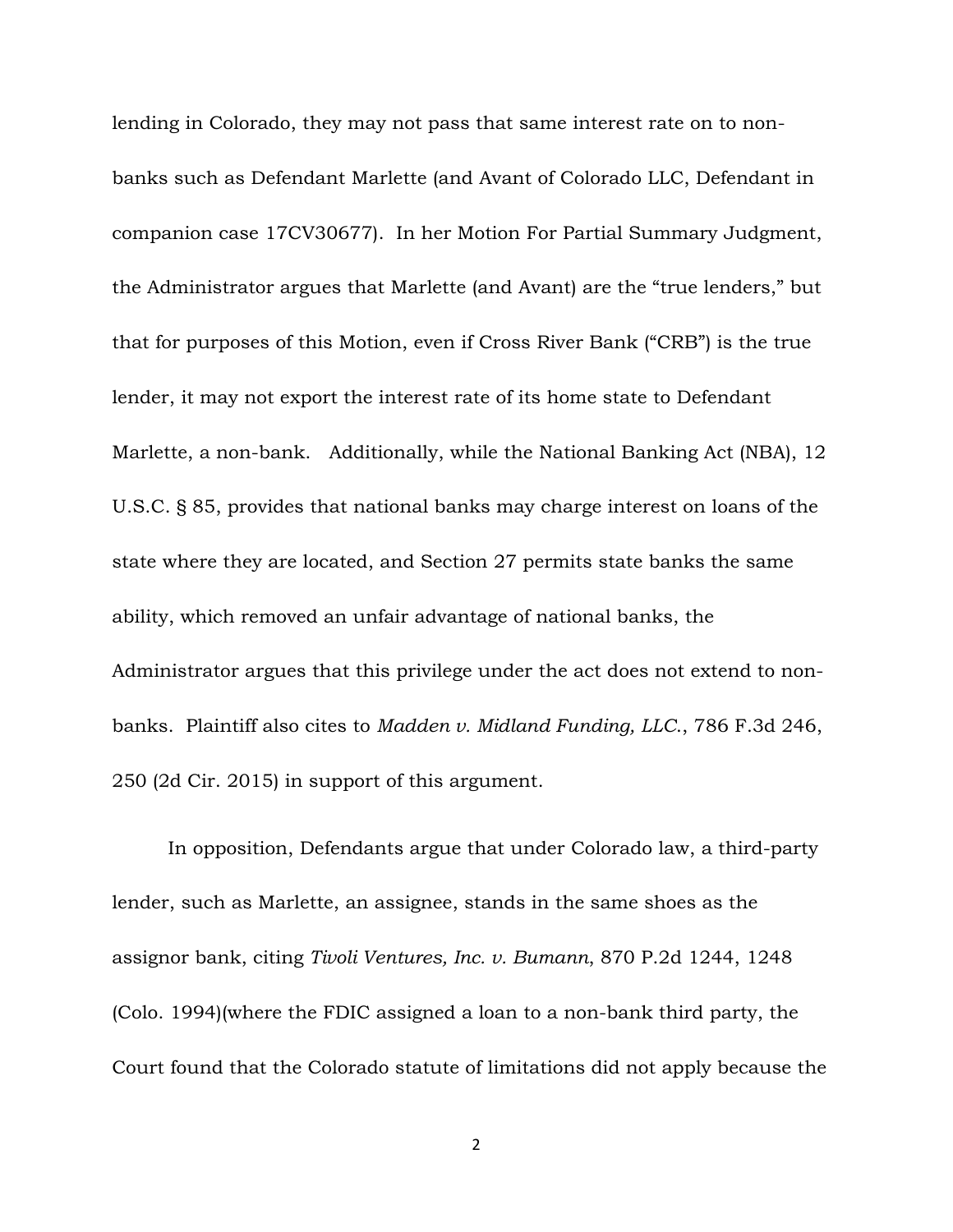assignee's position was the same as the assignor). Further, that contrary to what the Administrator argues, Section 27 protects banks' rights both to make and sell loans without impairing their terms, which, Defendants argue, has been the law for over two centuries. Finally, Defendants argue that to interpret Section 27 as Plaintiff does would violate the Dormant Commerce Clause and the Contracts Clause of the United States Constitution.

# **Applicable Law:**

In order to prevent discrimination against State-chartered insured depository institutions, including insured savings banks, or insured branches of foreign banks with respect to interest rates, if the applicable rate prescribed in this subsection exceeds the rate such State bank or insured branch of a foreign bank would be permitted to charge in the absence of this subsection, such State bank or such insured branch of a foreign bank may, notwithstanding any State constitution or statute which is hereby preempted for the purposes of this section, take, receive, reserve, and charge on any loan or discount made, or upon any note, bill of exchange, or other evidence of debt, interest . . . at the rate allowed by the laws of the State, territory, or district where the bank is located, whichever may be greater.

12 U.S.C. § 1831d(a)

C.R.S. § 5-2-201 establishes a maximum of 12% per annum for

consumer loans that are not "supervised" and 21% per annum for "supervised

loans."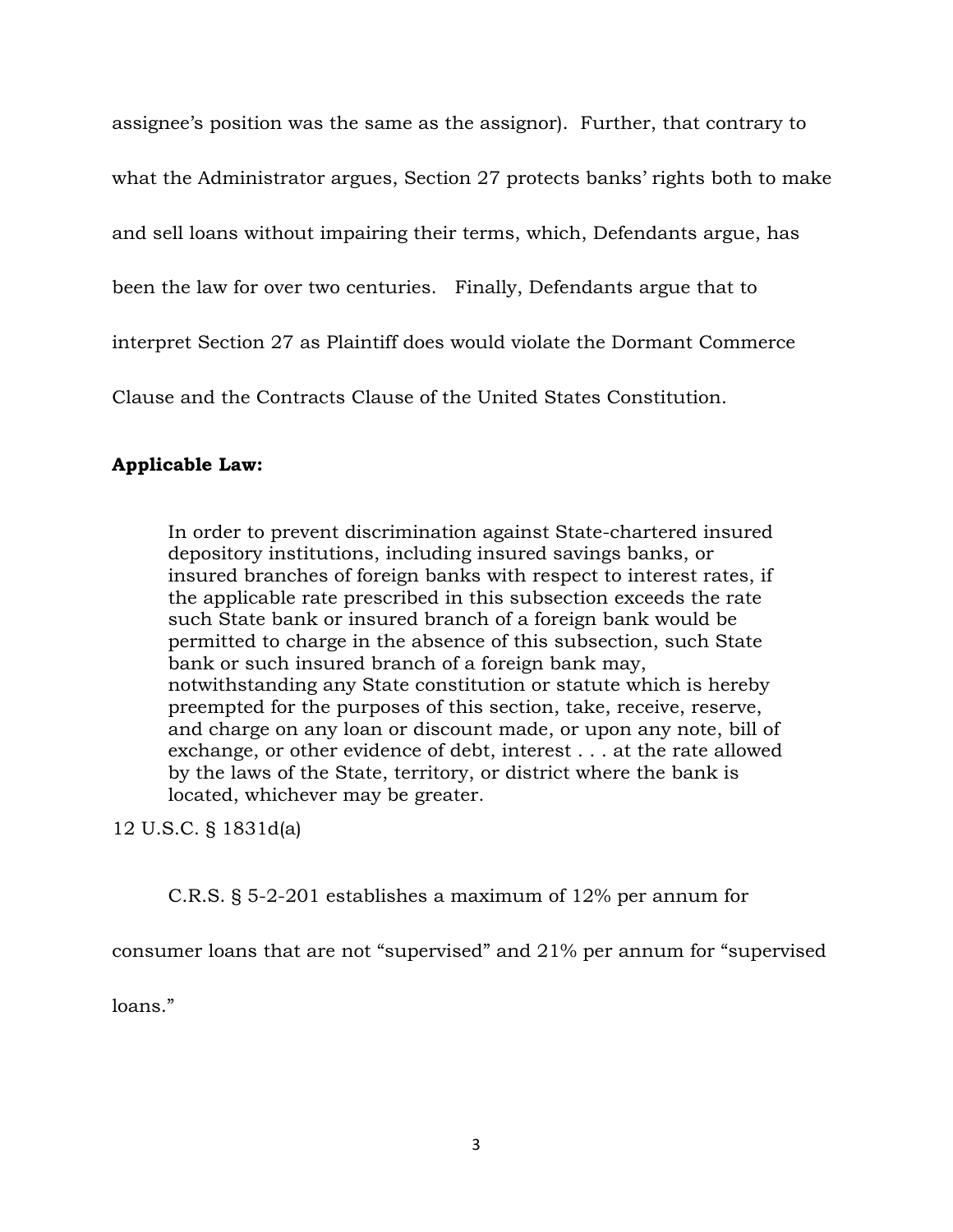Under the National Bank Act, a national bank may charge interest on any loan at the rate allowed by the laws of the state in which the bank is located. 12 U.S.C. § 85 (1988). In addition, a national bank may "export" a favorable interest rate from the state in which it is located in transactions with borrowers from other states. *Marquette National Bank v. First Omaha Service Corp.,* 439 U.S. 299 (1978); *Hill v. Chemical Bank,* 799 F. Supp. 948 (D.Minn.1992).

### **Analysis:**

There is no dispute that the loans at issue in this matter were made at a rate above that permitted by Colorado law. There is no dispute that Defendant Marlette, and the other Defendants, are not banks. Defendants argue that the interest rate on loans issued by Marlette is permissible because the originating lender on the loans in question in this matter, was CRB. As an out of state bank, CRB may export the interest rates of its home state of New Jersey to other states that have lower usury rates. Any loans by CRB that are above limits set by Colorado law are permissible, it is argued, because any state law to the contrary is preempted by federal law, Section 27. Plaintiffs concede this point, but argue that Marlette is a non-bank entity. Further, that Section 27,

4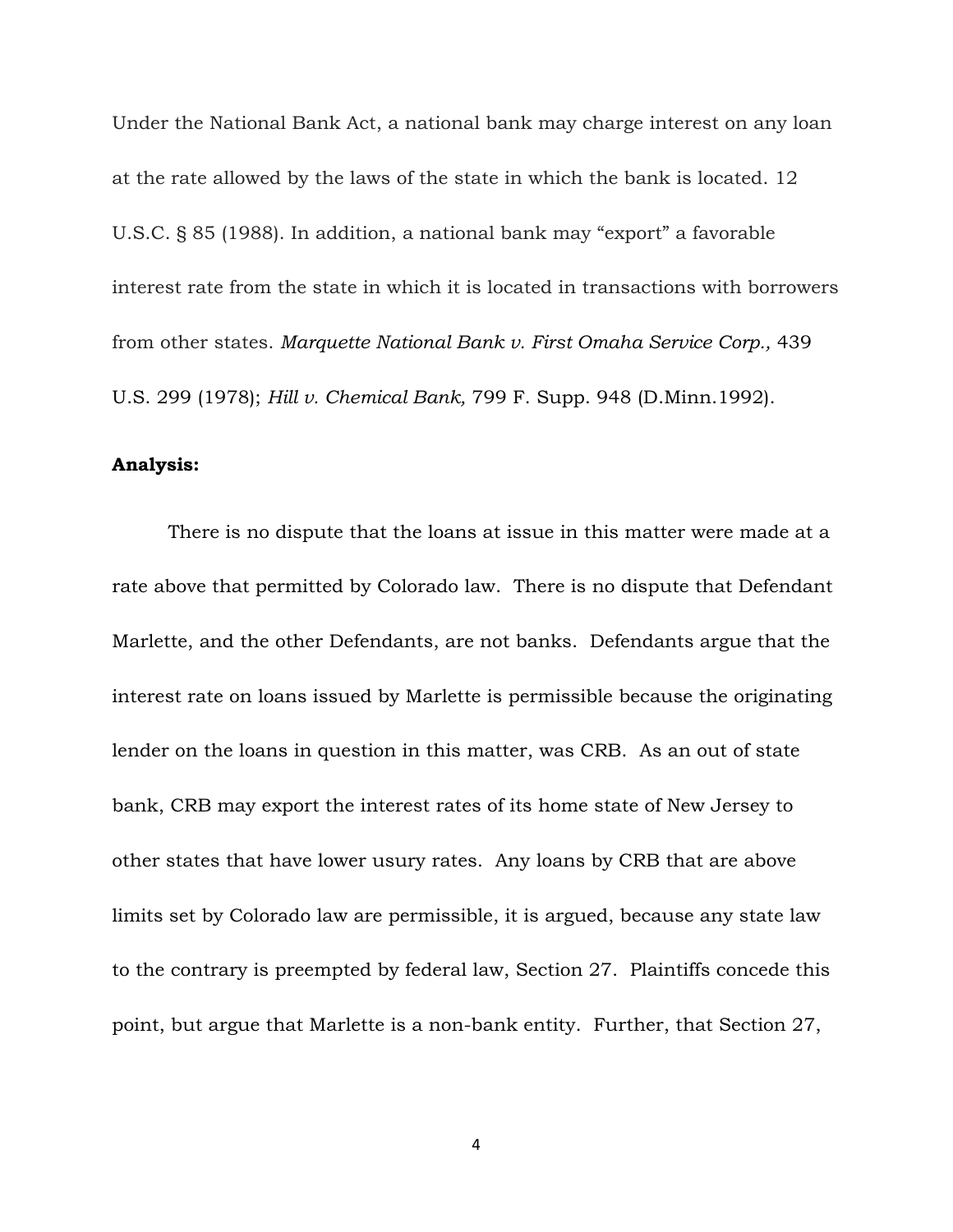by its plain language does not apply to non-banks, therefore federal preemption does not apply. The Court agrees.

The Administrator is authorized to enforce compliance with the Colorado Uniform Consumer Credit Code (UCCC) including conducting investigations of violations of the UCCC. *See* C.R.S. §§ 5-6-104, 5–6–106, 5–2–305. Analysis of federal preemption begins with the basic assumption that Congress did not intend to displace state law. *Forfar v. Wal-Mart Stores, Inc.* 436 P.3d 580, 588 (Colo. App. 2018). Section 27 refers to state banks or branches of banks. Congress could have easily included additional language if it intended this privilege to extend beyond banks, their branches, or their subsidiaries. For instance, Congress could have added language such as ". . . such state bank or such insured branch of a foreign bank, and any approved non-bank lender, . . ." It did not, and the language it did use is not so broad as to include nonbanks. Although, the United States District Court of Colorado was analyzing this matter on a removal issue and whether complete federal preemption applied, the federal court, wrote, "The Court rejects this argument and agrees instead with the courts holding that, even if complete preemption applies to claims brought against state-chartered banks, it does not apply to claims

5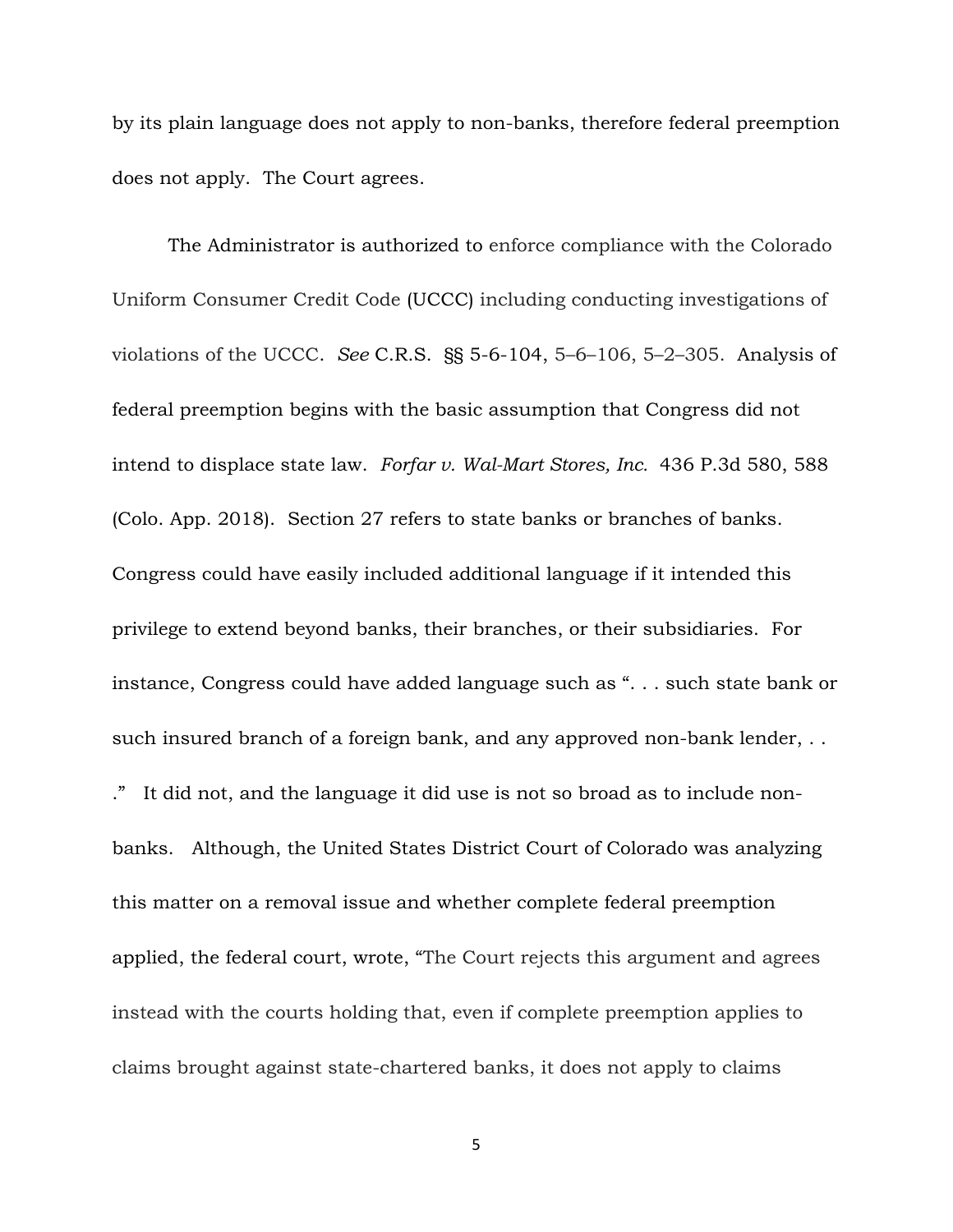against non-bank entities. The statute at issue refers only to the lending powers of a "State bank or such insured branch of a foreign bank" and does not make any reference to non-bank entities." *Meade v. Marlette Funding, LLC*, 17-CV-00575-PAB-MJW, 2018 WL 1417706 at \*3.

Additionally, "The National Bank Act, expressly permits national banks to charge on any loan . . . interest at the rate allowed by the laws of the state, Territory, or District where the bank is located." *Madden* 786 F. 3d at 250. (internal citations omitted). However, the privilege is limited to national banks because extending NBA preemption to third parties would be an overly broad application of the NBA. *Id*. at 251. "[E]xtending those protections to third parties would create an end-run around usury laws for non-national bank entities." *Id*. at 252. While Defendants and *amici* are adamant in their disagreement with *Madden*, this Court finds its analysis under the NBA to be persuasive and applicable to this matter and analysis of Section 27. "Generally, similar language should be interpreted in the same manner, unless the context requires different interpretation." *Stoorman v. Greenwood Trust Co*., 908 P.2d 133, 135 (Colo. 1995)(interpreting the terms "interest" or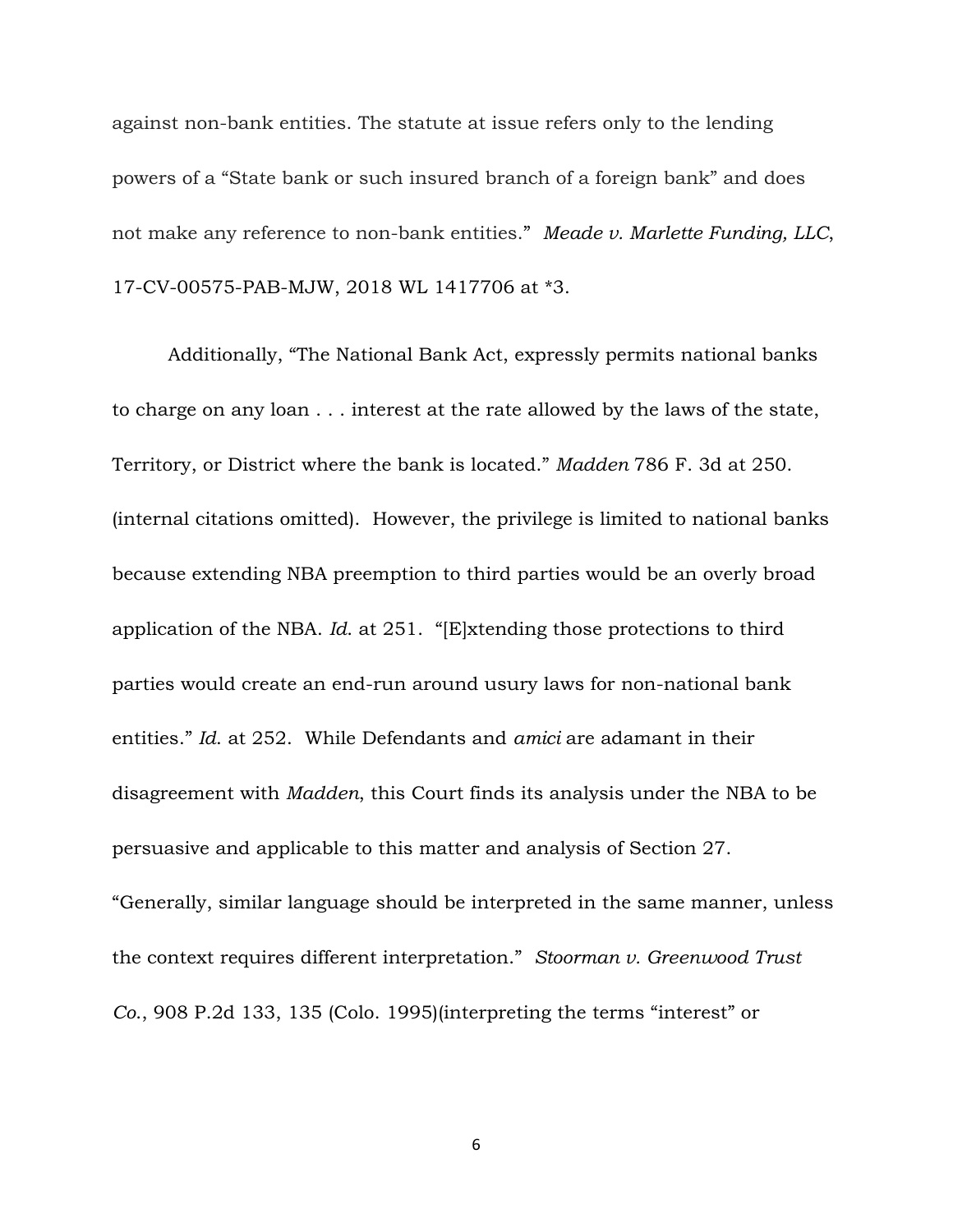"interest rate" in the NBA and Depository Institutions Deregulation and Monetary Control Act also known as Federal Deposit Insurance Act.)

Considering the above, the Court agrees with Plaintiff that Section 27 applies to state banks and does not extend the privilege of interest exportation to non-banks such as Marlette and other defendant trust banks.

#### **Valid When Made Doctrine**

Defendants argue that under the "Valid When Made" doctrine, if the loan with its interest rate was valid when made by CRB, then it was valid when transferred to a non-bank entity such as Marlette. The parties debate whether Valid When Made is an established banking doctrine. Plaintiff argues that it is simply a doctrine, not a rule, and, further, that it is not a "cardinal rule." Mot. at 10. Defendants, of course, argue that it is long established and has been a guiding principle of banking for over a hundred years. *See Nichols v. Fearson*, 32 U.S.103 (1833). Interestingly, however, the question presented was whether a subsequent transfer of a promissory note rendered the original contract usurious. The Court found that it did not. *Id*. at 109. However, the argument here does not concern the validity of the original contract upon a transfer, but rather whether the assignee of a loan, regardless of its nature, may charge the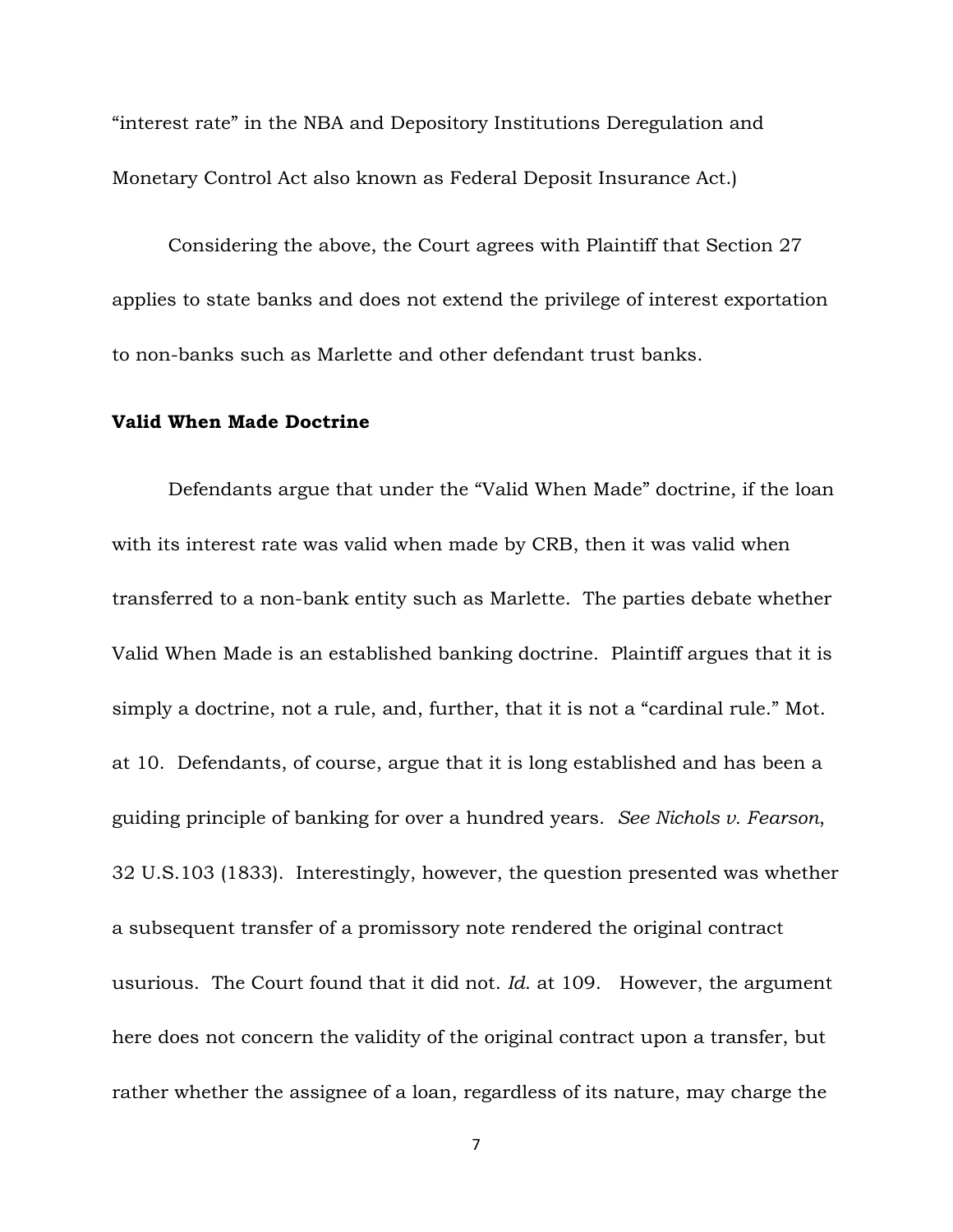interest rate of the assignor so long as the assignor's interest rate was valid. It is debatable, then, whether the version of "Valid When Made" is a cardinal rule greater than a century old. Defendants further argue that the Court should consider the doctrine when reviewing Section 27 because, "Congress has understood for centuries that the right to make a loan must include the right to sell a loan, and Section 27 must be construed in light of that legislative understanding." Resp. at p. 9. However, in this Court's view, Section 27 is clear in that it applies to banks, and therefore, resort to interpretive rules of statutory construction is unnecessary. *See State Board of Equalization v. American Airlines, Inc.,* 773 P.2d 1033, 1040 (Colo. 1989). Additionally, with that background in mind, Congress, nevertheless, did not make even the simplest modification to the statute that would have put this issue to rest. As stated above, Congress could have included language such as "or third party" or "approved non-banks," however, Section 27 only states, ". . . State-chartered insured depository institutions, including insured savings banks, or insured branches of foreign banks with respect to interest rates . . ." The Court reads Section 27 to limit interest rate exportation rights to banks and does not include non-banks.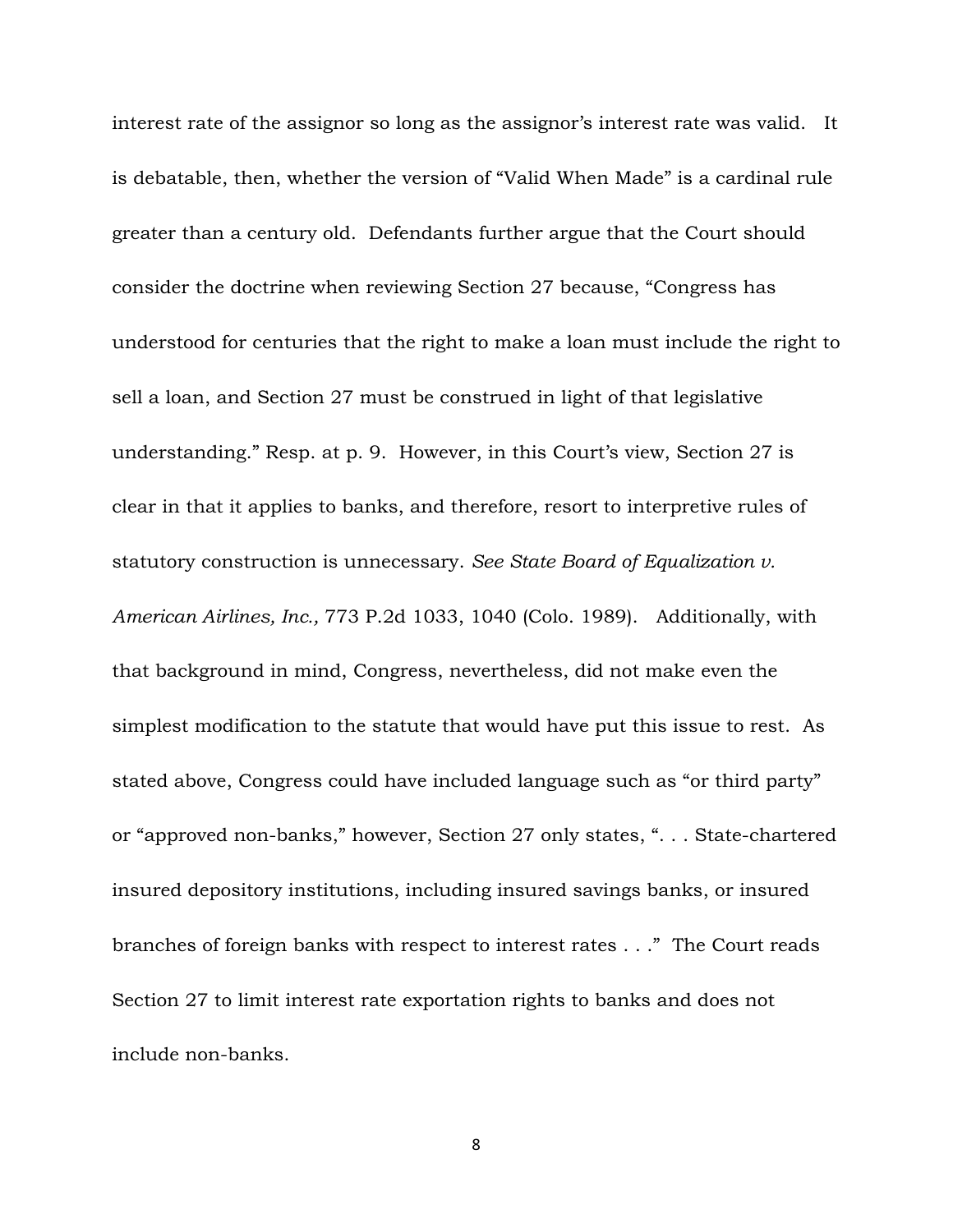Further, the Valid When Made doctrine implies that the first transaction was valid. This question is explored further in the Court's Order regarding summary judgment, but suffice it to say, if Marlette were the "true lender," then the interest rates associated with the loans in question were invalid in the first instance under Colorado usury law.

#### **Additional Arguments:**

Defendants also argue that both the Federal Deposit Insurance Corporation ("FDIC") and Comptroller of the Currency ("OCC,") endorse their position, reject *Madden*, and have proposed rule changes to Congress. While the Court accepts that these federal agencies are entitled to some deference, the fact is that the rule proposals are not yet law and the Court is not obligated to follow their proposals.

Regarding claim preemption, the Court agrees with Plaintiff that its claims are not preempted because Defendant-Intervenor CRB, of course, can assign loans to other banks with interest rates greater than those allowed by Colorado, or discount the loans if assigned to non-banks. Thus, Colorado law, does not prevent or significantly interfere with the bank's exercise of its powers. *See Barnett Bank of Marion Cty., N.A. v. Nelson*, 517 U.S. 25, 33 (1996).

9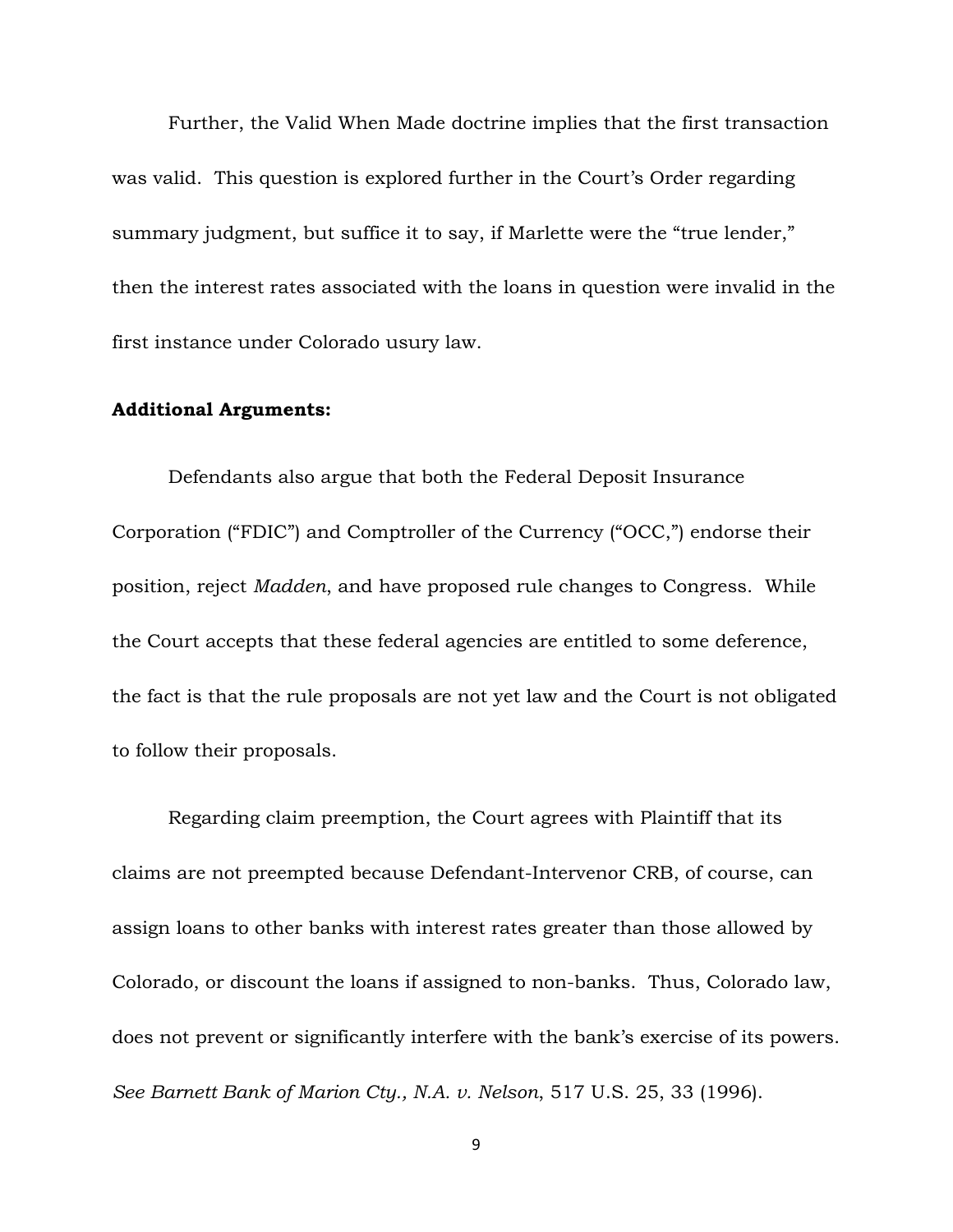Regarding Defendants' constitutional arguments, the Court again agrees with Plaintiff that this Court's interpretation of Section 27, does not violate the

Dormant Commerce Clause and Contracts Clause.

"Although the Supremacy Clause demands that state law yield to federal law, neither federal supremacy nor any other principle of federal law requires that a state court's interpretation of federal law give way to a federal court's interpretation other than that of the United States Supreme Court; thus, Colorado Supreme Court is not bound by decisions of the lower federal courts."

*Hill v. Thomas*, 973 P.2d 1246 (Colo. 1999).

This Court simply reads Section 27 to plainly exclude non-banks

and, assuming that is correct, this interpretation and Colorado's usury

statute, C.R.S. § 5-2-201, are not at odds with federal law.

### **CONCLUSION:**

Accordingly, in light of the above, Plaintiff's Motion is **Granted** and the Court holds that the non-bank purchasers are prohibited under C.R.S. § 5-2- 201 from charging interest rates in the designated loans in excess of Colorado's interest caps and, further, that CRB cannot export its interest rate to a nonbank such as Defendant Marlette, and finally, that the statute is not preempted by Section 27.